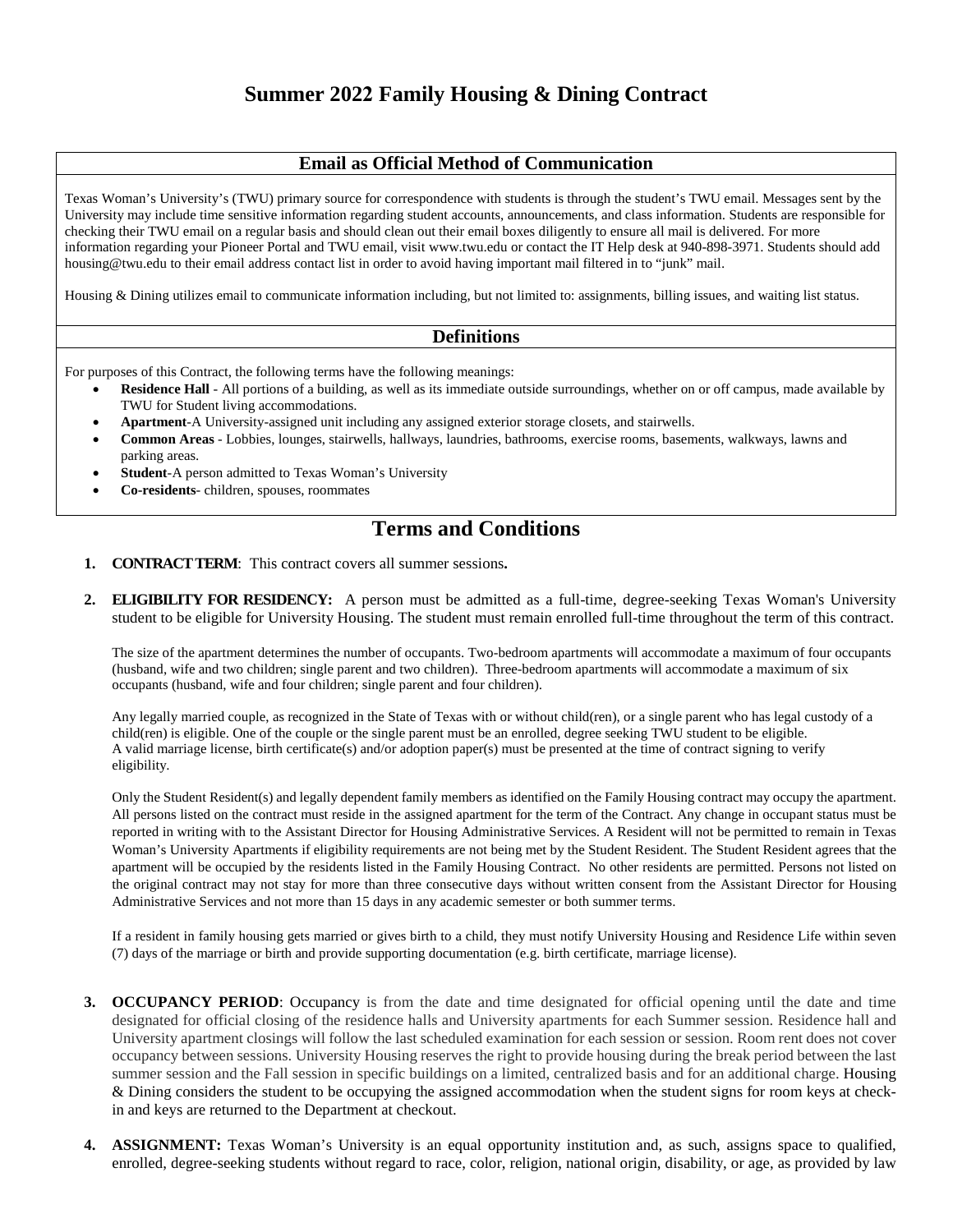and in accordance with the University's respect for personal dignity and Housing and Dining's commitment to valuing human diversity. Basic housing is a room occupied by two persons of the same gender. Registered sex offenders and students convicted of any felony may not be eligible to live in the University residence halls or apartments. Assignments to a specific building, type of housing, room/apartment capacity, or specific roommate(s) are not guaranteed. University housing is not guaranteed by completing the housing application process. If a prospective resident has completed the housing application process and the University is unable to grant housing due to occupancy levels, he or she will be refunded their deposit. Students with contracts may request consideration for special accommodation. The Student will be required to work through Disability Services for Students. For detailed information and a list of required documentation, se[e http://www.twu.edu/disability-services/](http://www.twu.edu/disability-services/)

- **5. ASSIGNMENT PROCEDURES AND PRIORITIES:** Assignment preferences are based on availability and cannot be guaranteed. Completed applications received by Housing & Dining after established deadlines for selecting their housing preference will be assigned a room based upon preferences submitted by the student as available spaces allow. The University will attempt to honor roommate requests when students involved have indicated each other as roommates on the housing contract, and both have submitted materials at the same time. This request must be received by May 1. The student agrees to accept the assigned space, regardless of preference, and may only cancel the contract according to those terms outlined in section 10.
- **6. USE OF ASSIGNED SPACE:** Occupancy of space is permitted only by the student to whom the space is assigned. Space may not be sublet to any other person(s). The student may not share assigned space with any other individual(s) not officially assigned by the University. The student may not refuse or prevent another assigned student from residing in a shared space (bedroom or apartment). If the student refuses or prevents a new occupant from residing in a shared space, conduct action (including eviction), single room rental fees, or both, may be imposed on the student. Use of space for specific visitation and guest policy information is governed by the Residence Life Handbook available on the TWU Housing website.
- **7. CHANGES IN ASSIGNMENTS**: Apartment changes may be made only after written approval is communicated from Housing & Dining. Failure to follow established room change procedures as outlined in the Residence Life Handbook available on the TWU Housing website, will constitute breach of this contract and may be grounds for cancellation, charges, conduct action, or any of the foregoing. The University reserves the right to reassign a resident due to unforeseen events, including, but not limited to, enrollment fluctuations, facility problems, or staff changes.
- **8. PAYMENT OF FEES:** The student agrees to accept the assigned space in University Housing and pay Housing & Dining fees on or before the published payment dates. Current Housing & Dining rates and fees can be found at [www.twu.edu/housing.](http://www.twu.edu/housing) It is the responsibility of the student to routinely check his/her student account to determine outstanding balances.

Students who receive financial aid awards are required to pay all Housing & Dining costs not covered by their awards (after tuition and fees are paid), by the payment date set by the University. Financial aid may not be used to pay the required housing deposit and application fee. Room rates and board are reduced only for the student who is assigned a space AFTER the conclusion of the FIRST WEEK of classes. Rates are also adjusted on a pro-rated basis if the room or meal plan type changes. Failure to pay fees in a timely manner will be a material breach of this contract.

- **Application Fee-** Student agrees to pay the \$50 nonrefundable and non-transferrable application/contract fee for University Housing.
- **Deposit-**Student agrees to pay a security deposit of \$100 prior to taking possession of a room. The \$100 room deposit will be refunded to the student upon satisfactory completion of the contract, which includes checking out of the residence hall or apartment properly and leaving the room or apartment in good condition.
- **9. CHECKOUT:** The student must checkout within 24 hours after the student's last final exam of summer session which student has applied or by noon on the last day of the summer session per the TWU Academic Calendar, whichever comes first. The student is to vacate the space within 48 hours after withdrawal or dismissal from the University, or be held liable for room charges beyond his/her last date of attendance. Failure to move out within the prescribed period may result in a \$50 per day charge, conduct action, or any or all of the foregoing. In the case of eviction, the University will not be held responsible for student belongings and reserves the right to take possession of and discard such belongings, change all applicable locks, and charge the student for all necessary expenses. The student is expected to complete a proper check out prior to leaving the assigned space, as outlined in the Residence Life Handbook available on the TWU Housing website. When one occupant in a room/apartment moves out while others remain, each is equally and jointly responsible for cleaning the room, bathroom, and common areas. If any of those spaces are found to be in an unacceptable condition, cleaning services will be provided and all residents will be held liable for cleaning charges. The student must also complete and sign the Room Condition Report form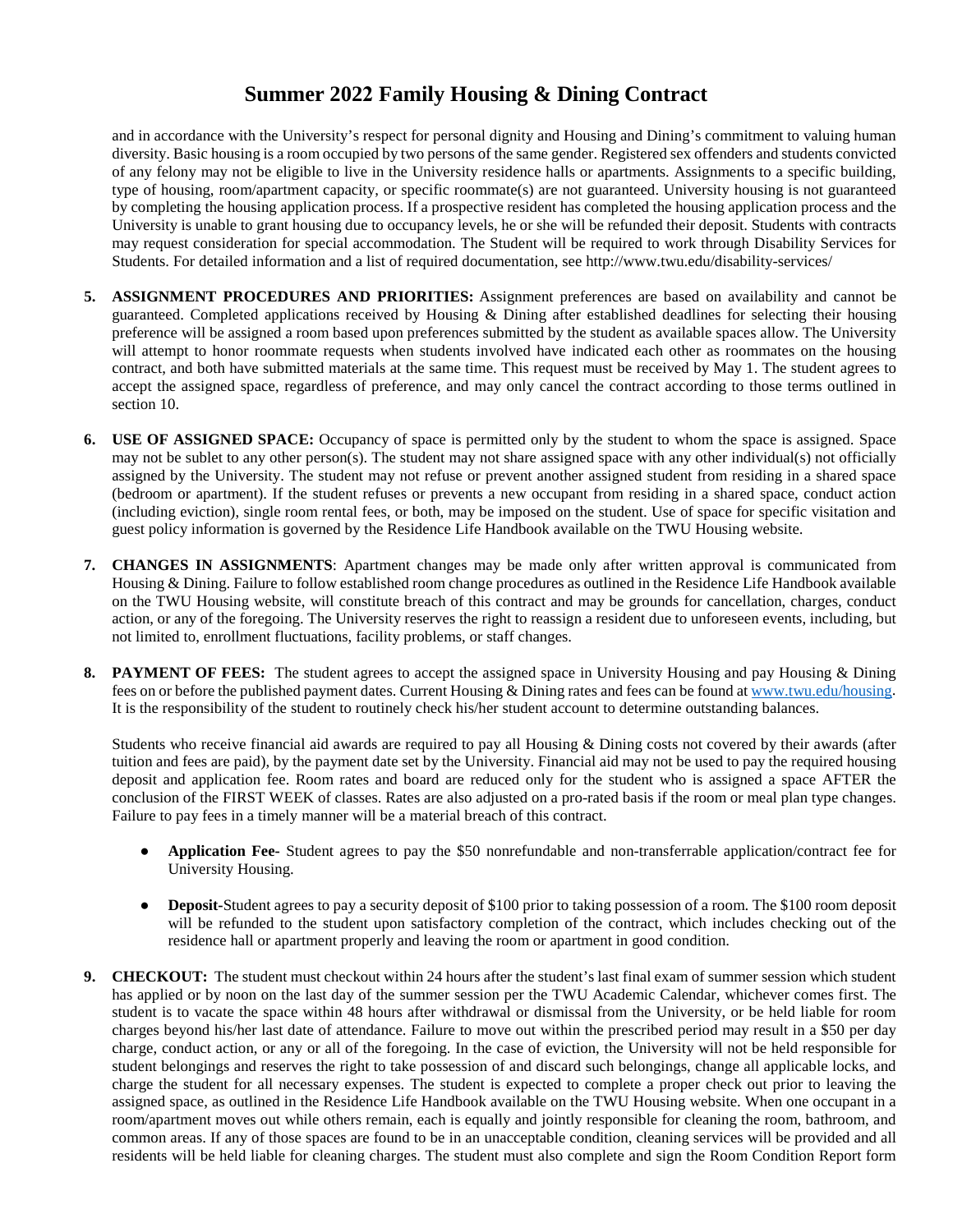and return all keys to a Residence Hall/Apt. staff member. If the student is departing prior to the end of the academic year, a Cancellation form must be completed prior to checkout. Failure to comply with this process may result in additional charges.

- **10. CONTRACT CANCELLATION AND REFUNDS**: At a minimum, this contract is in force as long as the Student is officially enrolled during the Summer and as long as the Student remains in good standing. The Student may request a cancellation of the contract by completing a Cancellation Form according to the following guidelines:
	- **a.** If the student is denied admission to the University, there shall be no cancellation fee and a full refund of any refundable payments will be made.
	- **b.** Students evicted from Housing will be responsible for payment of the entire Summer session room rent. The housing deposit will also be forfeited.

### **CANCELLATION CHARGES FOR THE SUMMER**

- No deposit refund if cancelling contract (at any time).
- After May 1-No deposit refund, \$350.00 cancellation fee
- No show-\$350 cancellation fee
- After move in-\$350 cancellation fee and prorated costs up to ten days
- Students cancelling their assignment after occupying their space beyond ten days will be charged the entire sessions rent.
- **c.** The University will waive cancellation fees if cancellation is the result of
	- withdrawal from the University on the recommendation of Student Health Services;
	- academic disqualification;
	- graduation.

Documentation is required. Students must also complete a cancellation form. Residents who wish to return to Housing & Dining are not guaranteed a space.

**11. DINING SERVICES:** The student agrees that, if living in the residence halls she/he will purchase a meal plan each session for the entire period of the contract. If no meal plan is selected, the student will automatically be assigned and charged the minimum meal plan. Students living in apartment communities are not required to have a meal plan.

Meal plans are effective during the defined contract period, as outlined in Section 3. Dining and retail locations may be closed or offer limited service during University breaks and the summer terms.

Residents may change to a higher dining plan at any time during the term, and may change to a lower dining plan through the 4th class day each summer session. More than two (2) meal plan changes at any time during the contract term will result in a \$50 administrative fee for each additional change.

### **Cancellations**

If a meal plan participant cancels a meal plan they will be charged a \$100 cancellation fee and billed for all Dining Dollars used in addition to a prorated weekly meal plan rate.

Refunds will not be given for missed meals due to academic scheduling problems or trips taken by the resident for academic or extracurricular purposes.

Dining Dollar balances will not carry over to the Fall session.

#### **Exemptions**

The University, in unique circumstances, may exempt a student from the required meal plan for documented medical conditions. It should be noted that all documentation must be submitted to the Executive Director of Housing & Dining by the census day in order for a request to be considered for that session. Please note that the meal plan exemptions requests will only be considered for those who demonstrate that a campus dining plan cannot in any way satisfy their dietary needs and provide appropriate supporting documentation. It is the responsibility of the student to obtain any and all required approvals or necessary documentation.

**12. BEHAVIOR AND CONDUCT:** The Student is responsible for knowing and observing University policies, rules, regulations and procedures as set forth in the TWU Student Handbook, Student Code of Conduct, and the Residence Life Handbook. These resources are available online at www.twu.edu. The Student is also responsible for observing all applicable federal, state, and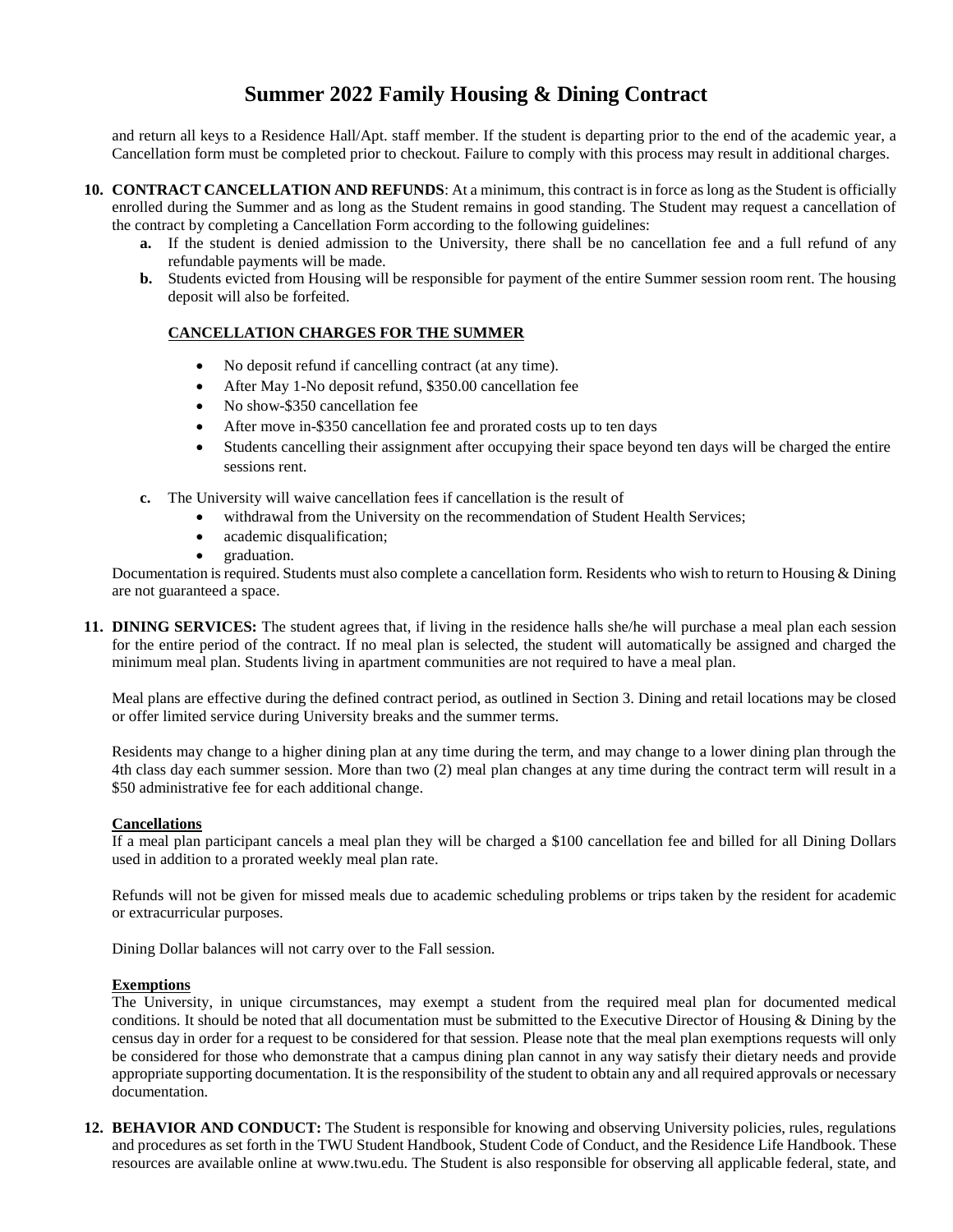local regulations and laws. The University reserves the right to make other rules and regulations as in its judgment may be necessary for the safety, care, and cleanliness of the premises and for the preservation of order. Student agrees to abide by all additional rules and regulations that are adopted. Any student whose contract is terminated as a result of violating The Student Code of Conduct, Residence Life Handbook or as a result of any other disciplinary sanction, will be held financially responsible for the entire session's room rent. Failure to abide by all University policies, rules, regulations and procedures and federal, state and local regulations and laws may result in contract modification or termination.

- **13. CARE OF FACILITIES**: Student is responsible for care of rooms, furnishings, and equipment in University Housing. Student is responsible for keeping the assigned unit clean and sanitary. In order for the campus to remain committed to environmental responsibility, the student is responsible for disposing of trash and recyclable materials in bins provided in all common areas. The student agrees to cooperate with roommates in the common protection of University and personal property. The student also agrees to refrain from modifying the space in any way, except as expressly permitted in writing by the Housing & Dining Office, and to promptly pay all assessed charges for damages, special cleaning, or maintenance resulting from misuse or modification of the facility. The student is jointly liable with roommates and/or suitemates for assessed charges in the room, apartment, or common area of the residence hall, unless the responsible individual is identified.
- **14. KEYS/CARD ACCESS:** Student agrees not to duplicate any keys assigned, or to transfer their keys or identification card to another person, and will be subject to conduct action or termination of this contract if this occurs. If keys are not returned at check out, or if the keys are lost or stolen, the student agrees to pay for all lock changes and key replacements. Student is responsible for securing the assigned unit at all times and taking such precautions as is necessary for personal and property protection.
- **15. EMERGENCY ACCESS**: The University reserves the right to have authorized University staff, property management personnel, state officials, and other authorized personnel enter the student's rooms/apartments with prior notice (24 – 48 hours) at reasonable times to inspect, maintain, and repair the premises and furnishings. Students are expected to promptly report damages and necessary repairs, in accordance with established and published procedures. In the event of an emergency, notice may be given immediately before entering. In accordance with the Residence Life Handbook, when authorized personnel have a reasonable belief that a violation of a University or Housing regulation, local ordinance, state or federal statute is in progress, and/or other emergency purposes exist, they may enter the student's rooms/apartments/suites/house without notice. Student's signature on this contract and/or online submission electronically of this contract constitutes explicit consent for authorized personnel to enter the student's rooms, apartments, and/or suites without notice for such purposes.
- **16. LIMITATION OF UNIVERSITY LIABILITY**: The University is not liable for damage to or loss of personal property, or failure or interruption of utilities. Students are encouraged to review family homeowner's insurance policies or to carry personal renter's insurance. Student understands that the University's insurance does not cover a student's belongings from losses not caused by the University's negligence. The University is not liable for any personal conflict of students with co-residents, resident's guests or invitees, or with any other residents that reside in on-campus residence halls or apartments. Therefore, a conflict between students does not constitute grounds for contract termination. The University shall not be liable for any death, injury, damage or loss to person or property, including, but not limited to, any death, injury, damage or loss caused by burglary, assault, vandalism, theft or any other crimes, negligence of others, wind, rain, flood, hail, ice, snow, lightning, fire, smoke, explosions, natural disaster or other acts of God, or any other cause beyond the reasonable control of the University; and the Student hereby expressly waives all claims for such death, injury, damage or loss. Resident agrees to indemnify, defend and hold harmless the University, and its respective officers, Executive Directors, members, managers, agents, employees and legal representatives from any and all liabilities, claims, suits, demands, losses, damages, fines, penalties, fees, costs or expenses (including, but not limited to, reasonable attorney's fees, costs and expenses if permitted by prevailing law) arising by reason of any death, injury, damage or loss sustained by any person, including Student, Student's guests and invitees to the extent not caused by any omission, fault, negligence, or other misconduct by the University.
- **17. IMMUNIZATION:** The student, or parent or guardian of the student, will be required to provide a certificate signed by a health practitioner or an official immunization record showing the student has received the bacterial meningitis vaccination or booster during the five-year period prior to enrollment, and not less than 10 days before the move - in day. Documentation may be faxed, scanned and emailed, mailed, or hand delivered to the Office of Registrar or the Office of Admission Processing. Students, 22 years of age or older, are not required to file the exemption or show proof of the vaccination.
- **18. PHOTO RELEASE**: The Student grants Texas Woman's University permission to: record Student's participation in and appearance on videotape, audiotape, film, photograph or any other medium; use Student's name, likeness, voice and biographical material in connection with such recordings; exhibit or distribute such recordings in whole or in part without restrictions or limitation for any legal purpose, including without limitation, educational or promotional purposes, which the